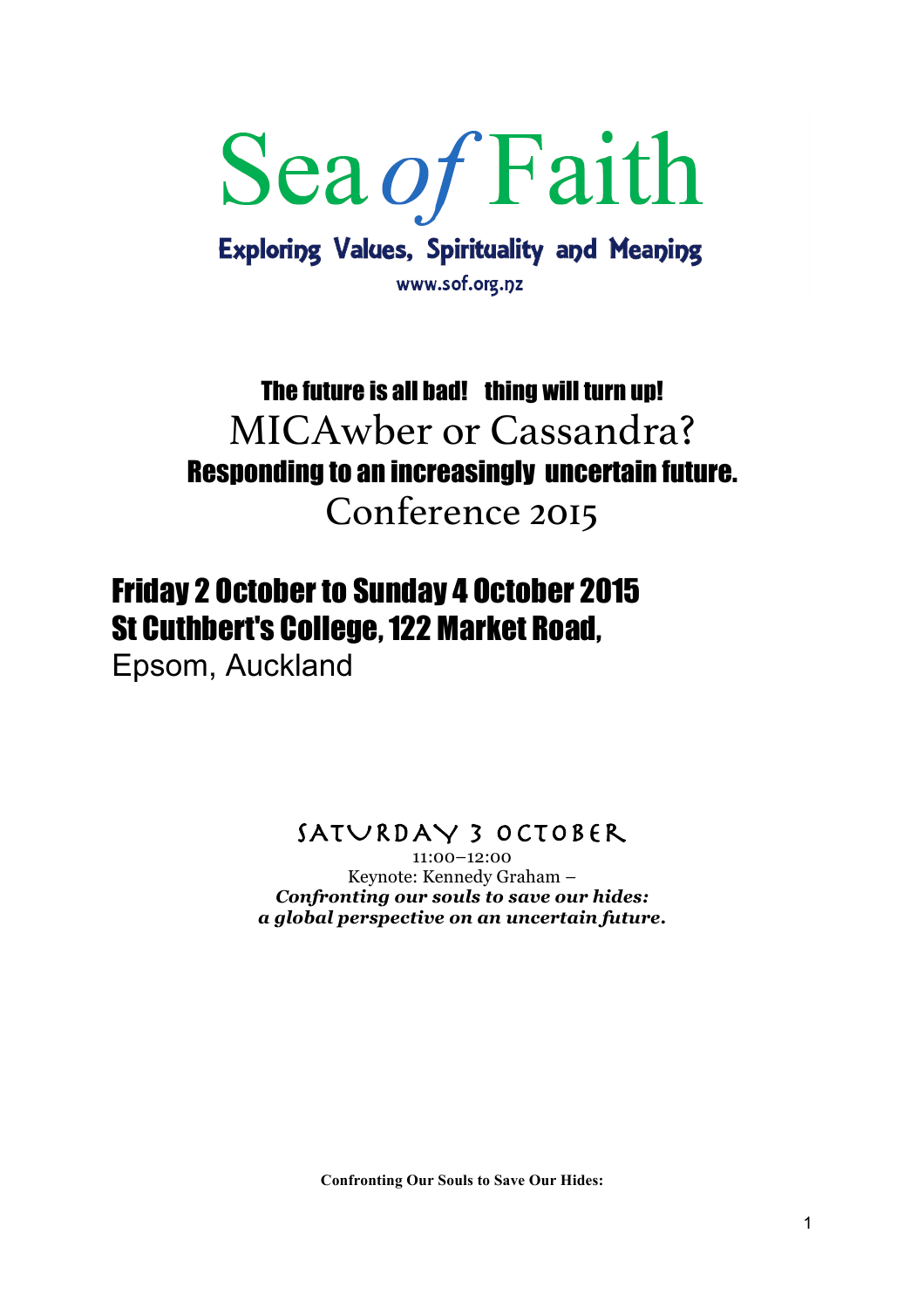#### **Responding to an Uncertain Global Future**

#### *Kennedy Graham*

- *1. Dimensions of uncertainty*
- *2. Uncertainty and the planet*
- *3. Uncertainty and the species*
- *4. Uncertainty and the cosmos*
- *5. Confronting our souls*
- *6. Saving our hides*

#### **Dimensions of Uncertainty**

There are different dimensions to uncertainty. There is anthropocentric uncertainty. Humans cannot predict the future, and so it is forever uncertain. World War I came as a surprise. So did the Munich Olympics, the collapse of the Berlin Wall, 9/11, the first Fiji coup and the Wahine disaster. This gives rise to a cave-like fear, from which we protect ourselves through societal bonding and technological wizardry.

Primal fear could be tamed, or at least befriended. We came to terms with it, enveloping our local fears in the bosom of a cosmic security – an abiding assumption that all was well with the cosmos and our planetary home. During the Pleistocene, homo sapiens retreated from the ice but we were not afraid; it was simply the forces of Nature to which we were responding. Thereafter, our sense of cosmic security was at its highest, throughout the Holocene – 10,000 years of warm and stable climate.

All of that has come to end. It took three quick centuries for modern science, from Copernicus to the current classical model, to show that not all is as it seems. And in the fleeting span of a human lifetime, we now pause, at the entrance to a new, cosmic, cave, peering out on dark matter, dark energy and super-symmetry in the search for a Theory of Everything.

So we now have cosmic uncertainty. It is not primal, but existential. There is, today, a developing intellectual industry known as 'existential risk'. The scientists conjured it up, the universities are packaging it, and the corporates and the military are taking it seriously.

Cosmic uncertainty takes three forms. There is new knowledge of the cosmos itself, spawning a new sense of infinite wonder. There is a dawning recognition that we are personally responsible for the degradation of our planet. And we are taking the identity and direction of our species into our own hands. The magnitude and impact of these developments are unprecedented and cannot be under-stated.

First I address the planet. It is the more traditional pursuit, more amenable to established analysis, and it has been my field.

#### **Uncertainty and the Planet**

This is where politics and law intersect. When I was in my formative years in the '70s and '80s, the world was a politically comprehensible place – tough, but comprehensible. A combination of traditional diplomacy with new law and institutional capacity reached out purposefully to tame atavistic power. Hammarskjöldian thought – spiritual, philosophical and political – added purpose and drama. If I have had a prophet in front of me, on the mountain path that is my life, it has been this Swede.

But the world failed to cement his vision. It was easier to accord him instead high personal esteem, posthumously, than to emulate him. We failed to respond to the challenge set by his intellectual clarity and political courage. We took the low road of muddling through.

Meanwhile the world changed. It is no longer as simple. When the League was born, 95 years ago, there were 42 constituent members. When the UN replaced it 25 years later, there were 51. Today, there are 193. That is not an optimal number for collective decision-making. And they nominally have equal status and voting rights, even though the largest is over 200,000 times more populous than the smallest. That is not a perfect way to instil credibility and impart authority. How can the global community have faith in its town hall when the configuration is deficient to the point of absurdity?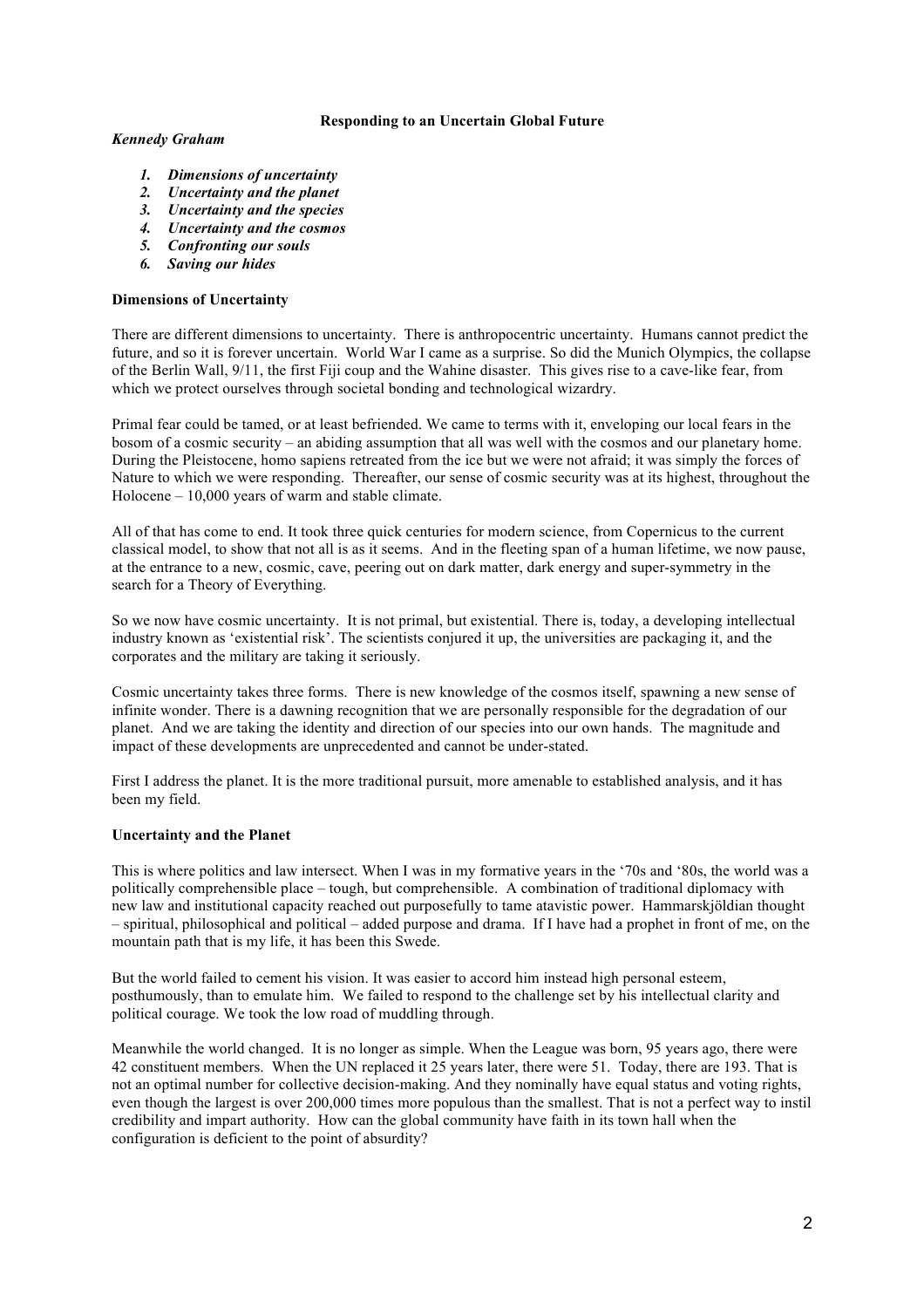Yet any effort at reform, whether it is the General Assembly or the Security Council, occasions orgiastic writhing – implacable opposition from the privileged, rivalr from the aspirants, and a general mood of helplessness from the rest. Thus it has been for 70 years.

As the UN displays a continuing impotence, increasingly confining itself to humanitarian rather than strategic action, other entities move in to fill the void. Al Gore has neatly captured it in two phrases – Earth Inc. and Global Mind. The global corporates act in concert to minimise political regulation, then freely compete to exploit the planet's resources and dispose of the excessive waste. The global civil society sounds the alarm and urges remedial action, but it is no match. The UN reaches out to both, but tentatively and with no coherence or cohesion. The sisters from Bretton Woods, the IMF, World Bank and WTO, bless the corporates, keep the UN at a distance, and largely ignore the civil society.

And what of the international judiciary? Start with the World Court, which is not its real name. It is the International Court of Justice. International because the major states do not use it, and enter reservations to ensure a general immunity. The ICJ is used sparingly, and at the periphery. If it were truly a World Court, they could not get away with it. A new body, the International Criminal Court, extends individual accountability to leaders and to military personnel. It is a major step forward. But it is new, and largely lacks enforcement power. The major powers do not join, and treat it warily, even cynically, employing the referral mechanism accorded the Security Council to hold others accountable in the ICC while they are not.

And all this concerns the executive branch of government. What of the legislative branch? At the national level, the three branches are well-arranged in constitutional inter-action based on the principles of comity and mutual restraint. But at the global level, the legislature is undeveloped. The UN Charter opens in the name of "we the peoples of the United Nations". But the UN then proceeds on the basis, almost exclusively, of the executive branches.

Where are the representatives of the world's people? The Inter-Parliamentary Union, an august body which preceded even the League of Nations, solemnly passes resolutions in Geneva. It has recently forged an evercloser partnership with the United Nations through a formal cooperation agreement. But there is a way to go before the representatives of the peoples of the world are genuinely engaged in influencing global policy.

So the web of global governance in human affairs is fragile at best, dangerously weak at worst. Does this matter? In the evolution of political thought, the according of legitimacy to ever-larger scales of unit has proceeded with care and circumspection, and the process has been neither linear nor continuous. So why should we worry, when we are so protective of our small-scale sovereignties?

We should worry only if and when our technological capacity to wreak destruction runs ahead of our political capacity to prevent or remedy it.

And that is precisely where we are. In the mid-20<sup>th</sup> century, the rules were fashioned to manage the single major threat confronting the world – armed conflict among nation-states. But the ink on the Charter was still drying when Hiroshima ushered in a new era of globally-destructive power. Collective security, underpinning the Charter's doctrinal method of conflict management, rested on conventional weaponry whose potential damage would be limited to the locality. In contrast, a nuclear winter threatens the planet.

And the political timing was equally perverse: the advent of atomic power accompanied the bipolar division of the Cold War. So, collective security through conventional superiority ceded ground to collective defence through nuclear deterrence. Collective security is global; collective defence is sub-global. There is a world of difference; and the difference threatens the world.

Is there a way out? Possibly. In theory the UN Security Council is responsible for the management of armed conflict. The Council has three criteria: aggression, breach of the peace, and threats to the peace. The first two are judgements of fact pertaining to armed force; the former attributes culpability, the latter does not. The third extends to the risk, rather than the fact, of armed force. It allows subjective judgement at the precursor stage – the so-called 'drivers of conflict' and its 'multipliers'. And it is this which accords the Security Council the potential to keep pace, dynamically, with the times. Whether it is doing so, well enough, is a matter of judgement.

Since the end of the Cold War, two major trends have occurred with regard to the Council.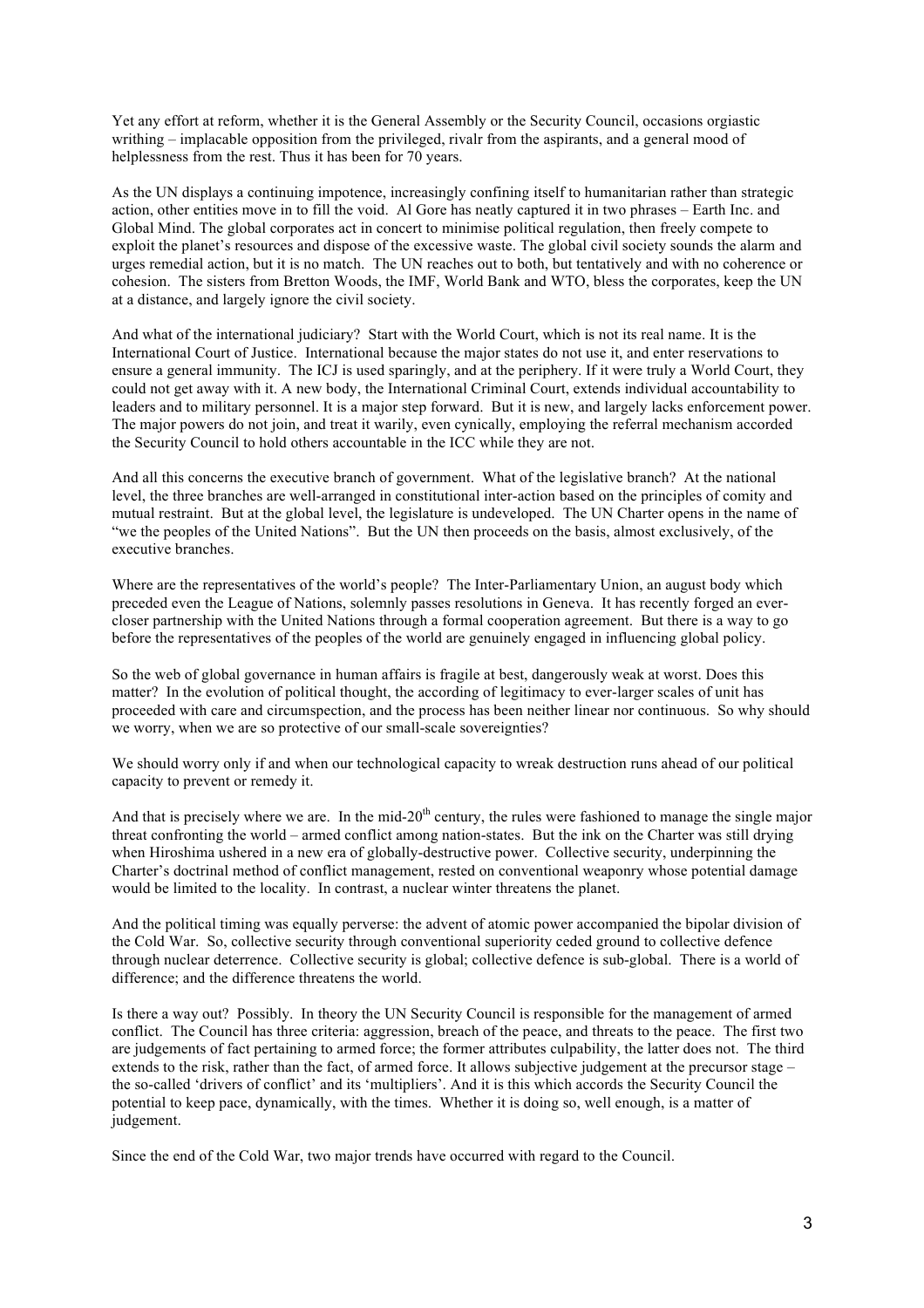- First it has widened, allowing itself greater latitude in determining what constitutes a threat to the peace. This has come to include internal civil war, unconstitutional regime change, terrorism and weapons of mass destruction. These determinations have all essentially concerned the use of armed force, but they have ventured beyond the simplicity of purely inter-state conflict.
- Secondly it has deepened, allowing itself a new empowerment in responding with measures to prevent the threat from materialising. This has included making decisions, binding on all states, pertaining to their domestic legislation. These decisions have, to date, addressed terrorism, weapons of mass destruction and, more recently, 'foreign terrorist fighters'. Stefan Talmon has opined on the Security Council as 'global legislator'.

The question now is how much the Council judges it necessary to use its wider, deeper powers as it ventures across the savannah. In has, in recent years, declared a pandemic disease to be a threat to peace, and it is inching towards declaring climate change to be such a threat.

But with regard to climate change, we remain conflicted. Several leading states have placed the subject under the Council's nose for eight years now, and the Secretary-General has declared that, in his view, climate change is already a threat to peace and security. The Council has gone as far as to declare it to be a 'risk multiplier', but stops tantalisingly short of agreeing that it is in itself a threat, which would accord it binding powers.

In July, I called on the NZ Government, which was president of the Council for that month, to get the Council across the line and declare climate change a threat to the peace. New Zealand was convening a debate on the security of small island states. The debate inevitably focused on sea-level rise as an existential threat to their very survival. The Council did not so declare, on that day, but it is only a matter of time before it does, under the presidency of a larger, more influential, state.

The global challenge goes beyond this. As we depart the Holocene and enter the Anthropocene with all its uncertainty for humankind, we need to develop, with urgency, an effective form of global governance for the planetary stewardship we have so determinedly carved out for ourselves.

This requires a change of mind-set – a sense of planetary responsibility, a new global political mentality. Thought is being given to this in the form of two concepts: the planetary boundaries and Earth governance. Nine planetary boundaries have been identified which we cannot transgress without irrevocable damage to the planet. We have already crossed four (ozone depletion, GHG emissions, biodiversity loss and the bio-geochemical cycle). Three others (ocean acidification, fresh water, land-use availability) are close to the limits. For the remaining two (aerosol loading and chemical pollutants), we lack the means of quantification to know.

The precursor to this is the ecological footprint. After ten millennia of population and economic growth, we crossed the ecological boundary, the planet's carrying capacity, about three decades ago. Over the ensuing 30 years we have strung up a global ecological overshoot of 50%. The Club of Rome's 'Limits to Growth' was maligned and dismissed, back in the '70s. Over the past decade or so, it has been acknowledged to be right. Yet we turn away from its implications.

Above all, we do not address the global population issue, with its statistical projection from 7.3 billion today to 9.8 b in 2050. If we have a 50% overshoot, that means our carrying capacity today, on current technology and lifestyle, is some 4.8 b. Yet, with all the degradation around us, we feverishly plan for 10 b. New Zealand justifies dairy emissions on this basis – a plucky little country of 4 m. feeding six times its own number.

I do not think the 10 b. will materialise. The constraints are already setting in. I enquired recently about the methodological basis of the UN demographic projections. They do not factor in such constraints. And I enquired about the extent of UN policy planning on global population. Effectively, there is none, any more.

What, then, of the natural constraints? When we ask which of the planetary boundaries we have under active legal management in the sense of some kind of global governance, the answer is just three: ozone, GHG emissions, and biodiversity. We have framework conventions for these, albeit of modest effect. With a few others, we have soft law in the form of UN declarations. With the remainder, there is scientific enquiry and some political concern but no legal action underway.

Are we to develop an adequate form of stewardship to preserve and protect the planet? If so, we shall almost certainly need to develop a stronger system of governance, involving global executive action through the Security Council, rather than relying on international negotiation. Some 200 sovereign entities squabbling like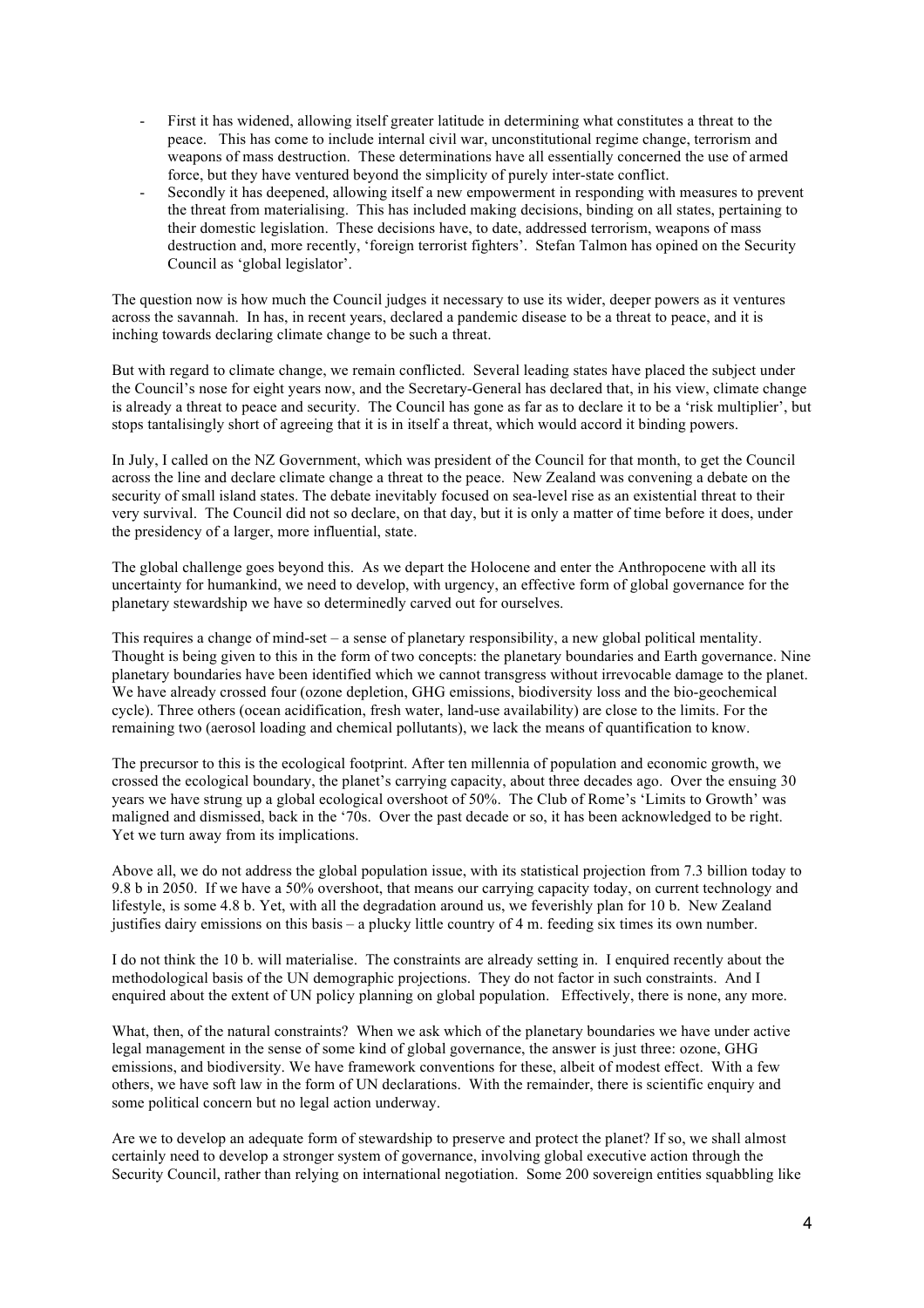geese in a  $19<sup>th</sup>$ -century, zero-sum ruckus that resembles old-style trade negotiations – otherwise known as multilateral environmental diplomacy – will not make the cut. The global commons requires more.

There is increasing apprehension about the planet's tipping-points; the so called, 'abrupt, non-linear' change to the ecosystem that might trigger an irreversible trend towards a catastrophic climate that would, simply, be untenable for human civilization. It is one thing for the sea level to rise, whether 0.5 or 1.0 m. by 2100 as estimated by the IPCC on a linear basis – or even by 10 to 15 m. over a period of centuries if Antarctic and Greenland ice-melt intensifies. It is a qualitatively different matter if methane release occurs in large quantity from the northern tundra or seabed.

It took the IPCC until 2014, with its 5<sup>th</sup> Assessment Report, to identify methane release as one of the nine potential tipping-points. And it assigns it a 'very low' probability. There are, however, recent reports from scientific groups undertaking the latest field-site inspections that indicate such release is beginning to occur.

The art of 'existential risk management' might suggest that the international community factor this into its formal deliberations, however low a probability it chooses to assign its occurrence. So, the 'existential survival' question needs to be posed, now and not later: if the world woke up, over a period of, say, six months, to clear evidence that large-scale methane release was occurring, what is to be the political response?

What would be not only the substantive response but the procedural pathway to it? Who is to meet? By what method of empowerment are they to assemble, consult, deliberate and decide? What would be their legitimacy? What might be the powers they assume? Would that assumption require popular ratification? Who would give it, what kind of empowerment, on what conditions, and through what procedure for revocation? And what, in fact, could the world, could humanity, actually do, substantively, in any event? How do you battle your own methane burp with armed force, which simply causes more belching?

If we are to address this grim scenario, we must acknowledge two potential routes. The first is to apply the full range of existing political and legal structures and powers at the international level that we currently have. In that scenario, our national leaders (times 193) would address their people, appealing for calm, summoning strength and resolve, and declaring confidence in a positive outcome through a rapid redress of the situation. Our national parliaments would meet, discuss and debate, and accord the national leaders new, and perhaps revolutionary, emergency powers to act on behalf of the nation(s). Assume, for the moment, that we avoid mutual recrimination.

But at the global level, what? The UN Secretary-General would presumably summon an emergency meeting of both the General Assembly and the Security Council. But what would the Security Council do? Would the General Assembly, to which the Council strictly is responsible, decide to appoint an emergency group of leaders to act on behalf of humanity? Perhaps that is already the Security Council. So, would the Council meet, continuously, at head-of-government level, until serious decisions are made?

Who would be the spokesperson, the representative, of humanity? Would it be the Security Council President or a grouping of the leaders of the major powers – say the US, EU and the BRICs? Would the Secretary-General be accorded political powers or continue to be kept as a public servant?

If there were a collective judgement that drastic action by all societies could ameliorate the situation over a period of, say, 50 years, how might the global leadership implement and enforce its decision-making?

None of this speculation is especially pretty, but it has to be addressed since the prospect of its occurrence is not entirely remote. If we are, indeed, in a global ecological crisis, and if the prospect of serious environmental calamity is discernible, whatever the probability factor, then is it not a rational action to plan, on a contingent basis, for some form of global leadership so that some form of global response might occur?

Or not? The counter-factual will be to muddle on through; to leave it to our time-honoured Westphalian political structure, derived from the  $17<sup>th</sup>$  century CE and updated in the  $20<sup>th</sup>$ , to make national decisions, times 193, and watch the invisible hand of collective decision-making solve the global problem in the  $21<sup>st</sup>$  – accompanied by divine supplication, and nervous observation.

If there is a defining characteristic of our contemporary age, it will prove to have been free-riding through the global commons. If the global commons collapses as a result, the defining characteristic of the next political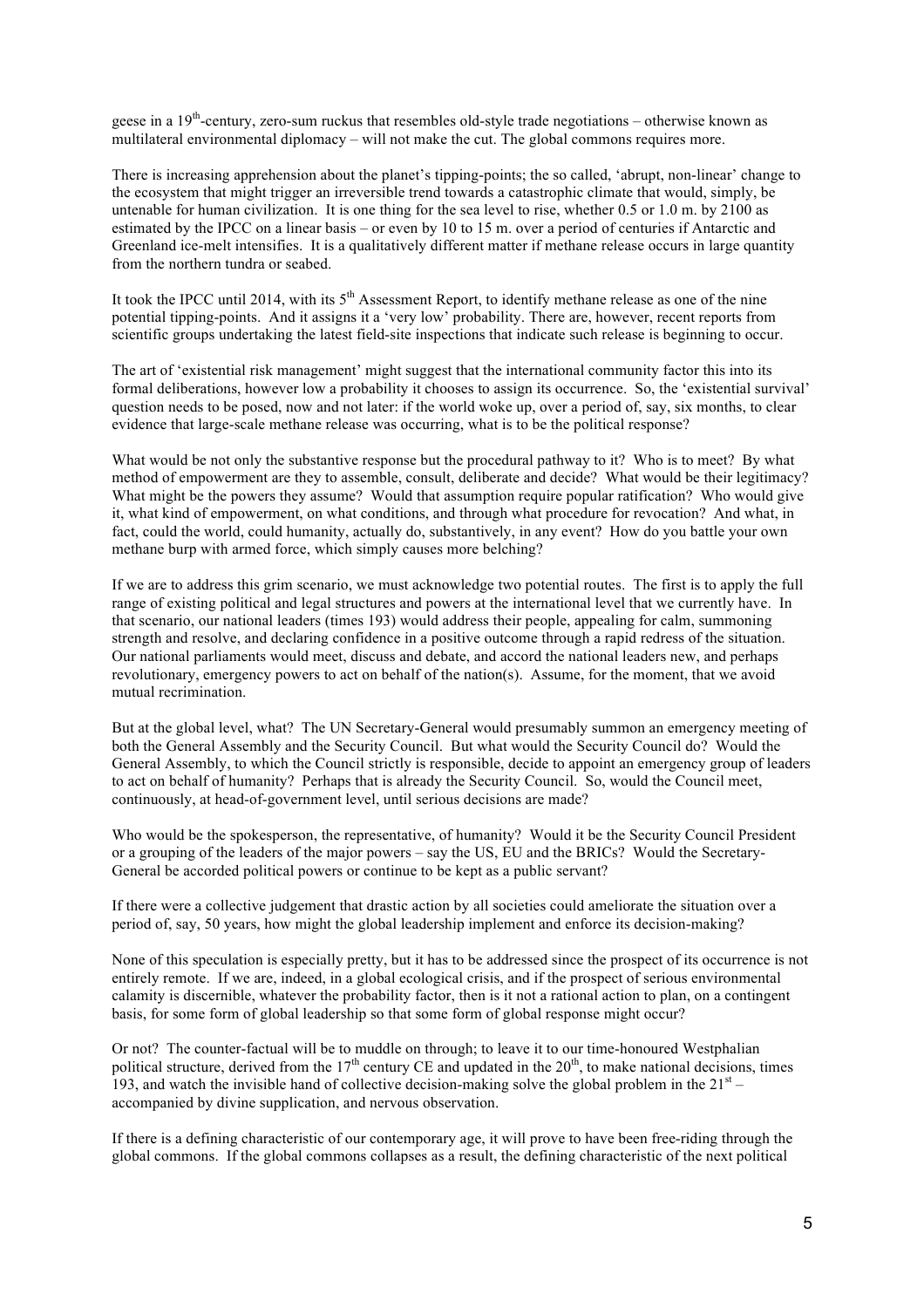age will be global governance with the mandate and authority to outlaw that. The unknown will be the state of the global commons at that stage.

#### **Uncertainty and the Species**

Meanwhile, we are engaging in self-determination of a whole new kind.

Once we cracked the genetic code, all bets were off. The helix has become our Cheshire cat. Creatures are becoming, as Humpty Dumpty would have it, exactly what we choose them to be. In the course of our lifetime, we have learnt to transplant vital organs, with the human head the final and perhaps imminent goal. We cryogenically preserve the elixir of life for fertilisation, with anybody at any time. And so we change the direction of our own species, and others. It is as if God has run amok – a whole new take on the meaning of creationism.

The legal and institutional capacity to curb the freedoms on this new-found power is laughably weak. Cultures clash, personal interests become unleashed, scientific curiosity drives relentlessly and sometimes recklessly, onward. There are some who say we are on the cusp of immortality. In a few decades, they say, our bodies may be able to re-generate sufficiently well to live on, indefinitely. One's only demise will be through accident or stupidity.

Another uncertainty inspires shock and awe. Those who remember HAL in '2001: a Space Odyssey' still entertain the notion of the human clash with computers. Elon Musk has called artificial intelligence our 'greatest existential threat'. Stephen Hawking has said: "full artificial intelligence may spell the end of the human race". Bill Gates has said he is concerned about 'super intelligence' which may be only a few decades away.

The use of artificial intelligence in military combat today, with UAVs (weaponised drones) and LAWS (Lethal Autonomous Weapons Systems) raises the spectre of removing direct human control over human killing. LAWS have been described as the third revolution in warfare, after gunpowder and nuclear weapons. The required technology, already demonstrated in self-driving cars, together with tactical control contained in Deep-Mind's DQN system, is capable of robotic urban search-and-destroys missions. The Geneva Conventions require an attack to satisfy three criteria: necessity, discrimination and proportionality, and the 1977 Protocol bans weapons that violate the 'principles of humanity and the dictates of public conscience'. UN negotiations are ongoing, with argumentation over the meaning of 'meaningful human control'. It is unclear how this will end.

Others contend that the real worry is not a scenario of clever and mean-spirited robots concluding that humankind is dispensable and acting as terminator. The concern is more prosaic: that a zealous computer will overdo its task to the point of absurdity and planetary danger. To quote Max Tegmark: "What you should fear is a computer that is competent in one area to a very bad degree". Or Oren Etzioni: "These doomsday scenarios confuse the science with remote philosophical problems about the mind and consciousness. If more people learned how to write software, they'd see how literal-minded these overgrown pencils we call computers actually are". Either way, humanity has developed no political-legal mechanism for governing this emerging scientific power, whose proportions are akin to Greek fable.

What does the United Nations have to say on human and artificial intelligence? The human genome, said UNESCO in 1997, underlies the fundamental unity of all members of the human family, as well as the recognition of their inherent dignity and diversity. In a symbolic sense, the human genome is the common heritage of humanity. Practices which are contrary to human dignity, such as reproductive cloning of human beings, shall not be permitted.

In 2005, UNESCO adopted the Universal Declaration on Bioethics and Human Rights. The aim was to provide a universal framework of principles and procedures to guide the formulation of national legislation. States recognized the importance of freedom of scientific research and the benefits derived therefrom, but they stressed the need for this to occur within the framework of ethical principles in order to safeguard the interests of future generations. It recognised the importance of biodiversity and its conservation as a 'common concern of humankind'.

The World Health Assembly, in 2004, acknowledged that 'genomics raises concerns about safety and has complicated and new ethical, legal, social and economic implications.' The Assembly called on Member States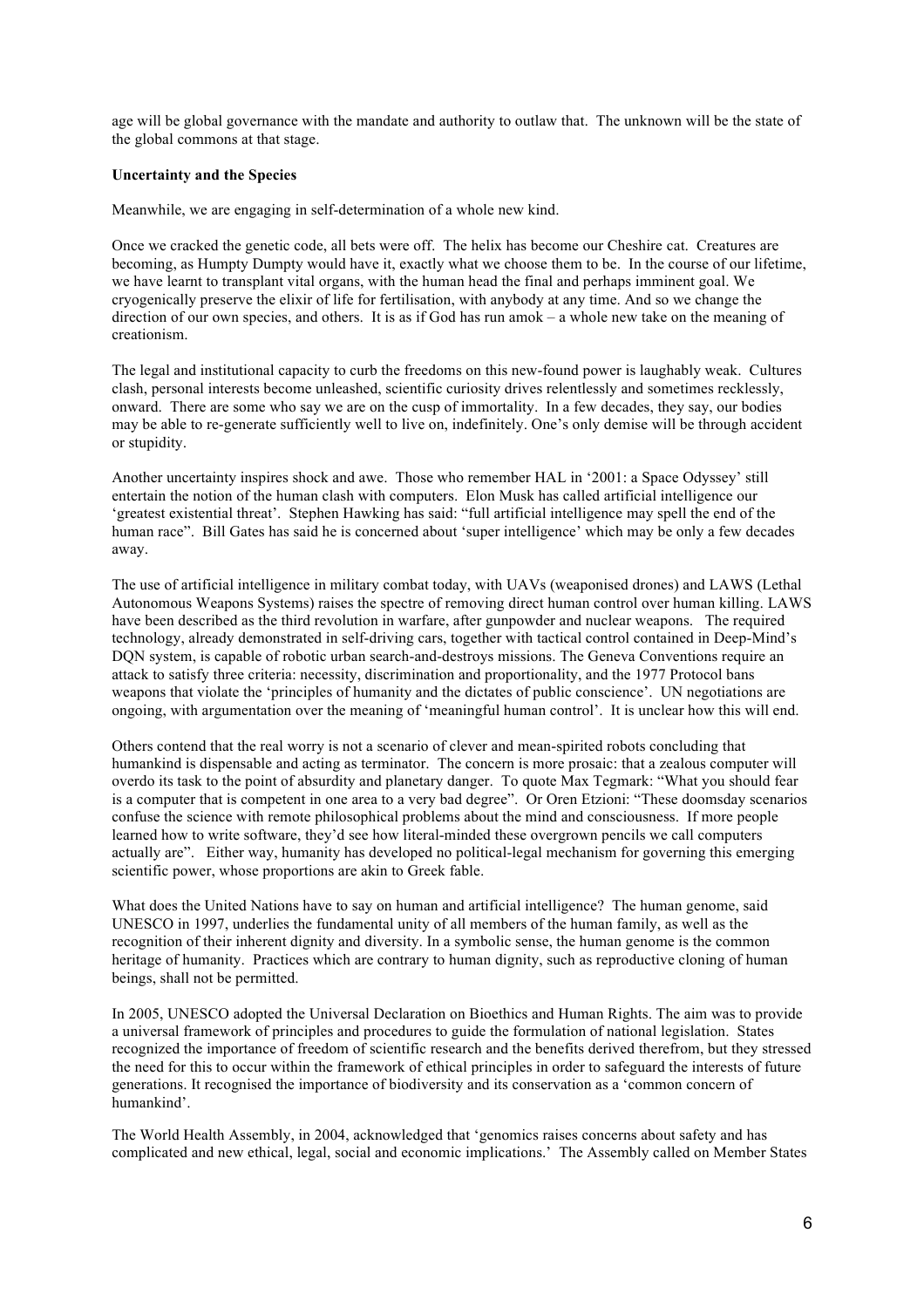to facilitate greater collaboration among the private sector, the scientific community, civil society, and 'other relevant stakeholders'.

In 2005, the UN General Assembly expressed concern over the serious medical, physical, psychological and social dangers that human cloning may carry for human dignity. It therefore called on all Member States to prohibit all forms of human cloning inasmuch as they are incompatible with human dignity and the protection of human life.

So, the UN is at least expressing an awareness of the dangers of this, and is moving to curb them.

#### **Uncertainty and the Cosmos**

As we focus on ourselves, we also find there is a cosmos beyond which may, perhaps, be incomprehensible. Those who remember HAL will also recall the moment Neil Armstrong stood on the Moon. We carry the image of Buz Aldrin standing before the camera. And we carry, forever with awe, the breath-taking image of Earthrise from Apollo 8. Yet, in our foray into the cosmos as one species, we planted a national flag.

So, are we alone? The search for other life has taken one giant leap in recent months. In 1986 I visited the SETI Centre in California. I discussed the search programme with the Director, John Billingham, his hopes and expectations and frustrations. Those were the days when NASA was serious. Now, it is into cost-cutting. That was about the year the Prime Minister of Grenada was ridiculed for calling on the UN General Assembly to consider the need for acknowledging extra-terrestrial life. Today, some three decades later, humans accept it as a given, and SETI has recently been granted new sustenance, in the form of 21<sup>st</sup>-century-style private philanthropy, from a Russian oligarch. It has the professional blessing of the world's leading astronomers and cosmologists. The recent discovery of Kepler 452-b brings it home. The most likely life, on current knowledge, is only 1,400 light-years away. Shame the human life-span is so fleetingly short.

The ultimate human uncertainty is this. Assuming other life forms out there and having regard to the Drake Equation, are they unknowingly waiting, to be discovered by Sapiens – we who dwell on planet Earth on the outskirts of one of the spiral arms in a modest galaxy, known parochially as the Milky Way? Or are they already aware of us? If it is the former, can we be trusted? If it is the latter, can they? Are we, with our weird combination of aggressive and transcendental capacity, ready for this? Do we qualify as good cosmic citizens, or are we riff-raff?

The professionals are taking this seriously. The 'Declaration of Principles Concerning Activities Following the Detection of Extraterrestrial Intelligence' has been crafted by the International Academy of Astronautics , with the support of the International Institute of Space Law. The declaration proposes a set of nine post-detection protocols. It is a commendable set of thoughtful global thinking, on the cusp between science and politics.

First, international consultations should be initiated to consider the question of sending communications to extraterrestrial civilizations. Such consultation on whether a message should be sent, and its content, should take place within the UN's Committee on the Peaceful Uses of Outer Space (COPUOS) and within other governmental and non-governmental organizations. They should accommodate participation by qualified, interested groups that can contribute constructively to these consultations. They should be open to participation by all interested States and should be intended to lead to recommendations reflecting a consensus.

The General Assembly should then consider making the decision on whether or not to send a message to extraterrestrial intelligence, and on what the content of that message should be, based on recommendations from the Committee. If a decision is made to send a message to extraterrestrial intelligence, it should be sent on behalf of all humankind, rather than from individual States. The content of such a message should reflect a careful concern for the broad interests and wellbeing of humanity, and should be made available to the public in advance of transmission. As the sending of a communication to extraterrestrial intelligence could lead to an exchange of communications separated by many years, consideration should be given to a long-term institutional framework for such communications. And no communication to extraterrestrial intelligence should be sent by any State until appropriate international consultations have taken place.

Finally, States should not cooperate with attempts to communicate with extraterrestrial intelligence that do not conform to the Declaration's principles. In their deliberations on these questions, States participating in this Declaration and UN bodies should draw on the expertise of scientists, scholars, and other persons with relevant knowledge.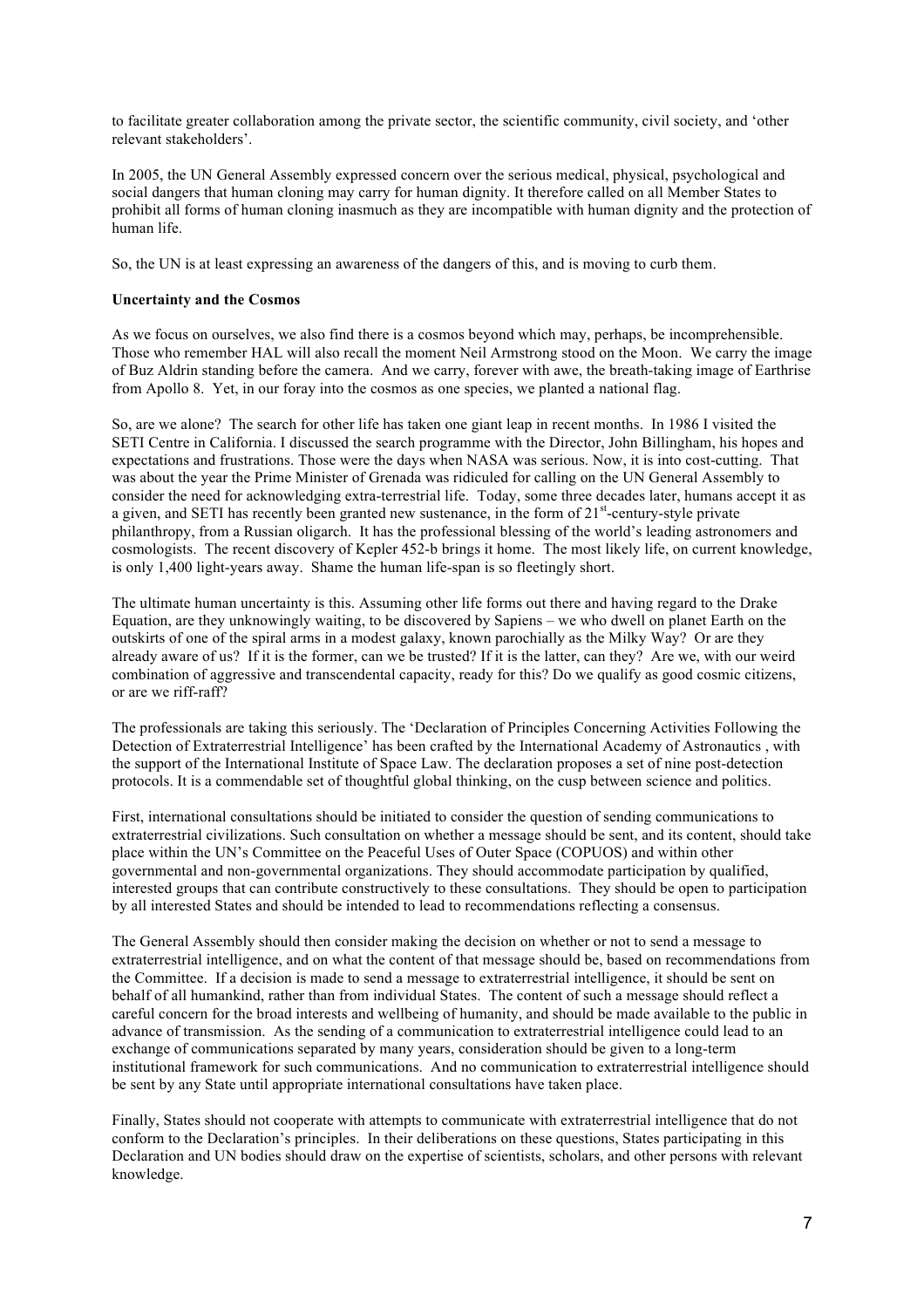Perhaps we are beginning to mature.

#### **Confronting our Souls**

Elon Musk also made this observation: "There have only been about a half dozen genuinely important events in the four-billion-year saga of life on Earth: single-celled life, multi-celled life, differentiation into plants and animals, movement of animals from water to land, and the advent of mammals and consciousness. The next big moment will be life becoming multi-planetary, an unprecedented adventure that would dramatically enhance the richness and diversity of our collective consciousness. It would also serve as a hedge against the myriad – and growing – threats to our survival. An asteroid or a super-volcano could certainly destroy us, but we also face risks the dinosaurs never saw: an engineered virus, nuclear war, inadvertent creation of a micro black hole, or some as-yet-unknown technology could spell the end of us. Sooner or later, we must expand life beyond our little blue mud ball – or go extinct."

When I lived in Geneva a few decades back, I took my son into the experimental tunnel at CERN. I summoned the courage to ask the fearful question: might our blind quest for knowledge vaporise us in an instant? The Director chuckled gently. Yet I still wonder. They asked themselves this at Los Alamos. After all, it is clear by now that the cosmos takes no prisoners. Quantum mechanics, relativity and gravity do not, as yet, mix and match. Super-symmetry is today's siren call. Parallel universes make classical scientists shudder. We have had 13.7 billion years to become aware of the cosmos. We believe there is another 100 billion to go, which ought to be enough. We do not know whether it will be the Big Crunch, or the Big Freeze, or the Big Rip. There remains much we do not know, including whether we'll be around.

How hopeful or how fearful need we be? What should be the prescriptive nature of our response? Should it tilt towards Micawber or Cassandra? If not, then who?

In search of an answer, I adopt a second conceptual distinction – the qualitative difference between the normative and the imperative in human reasoning – in our value judgements and our policy prescriptions. Since the beginning of political thought, we have based all our reasoning on the normative, otherwise known as the prescriptive – how humans ought to live, as individuals, as societies, and in our relations between societies.

Now, technology is outstripping our political evolution. Our ability to plan rationally and inclusively for an uncertain future is proving inadequate before the magnitude and pace of such change.

Yuval Noah Harari identifies four major revolutions which homo-sapiens has experienced: cognitive, agricultural, scientific, and digital. From the first, we think and speak. From the second, we organise and produce. From the third, we experiment and exploit. From the fourth, we compute and share. That sharing rests on everything that has gone before. It signifies a coming-together, not just of information but of culture, a physical coming together, perhaps before we are culturally ready. There is as much danger in this as opportunity.

With all of the uncertainties, and the need for global unification, what is a species to do? Probably, I think, experience a spiritual revolution. The situation requires a sea-change in mental framework, moral compass and political identity – across all nations, among all humans. Underlying this, there will need to be an awakening cosmological self-perception, and corresponding sense of humility. To save our hides, we need to confront our souls – perhaps the collective human soul. We need to explore how we might do this – how to steer a course between Micawber and Cassandra for collective salvation.

If we are to steer such a course, neither too optimistic nor too pessimistic, who would be its embodiment? I choose Churchill, for his stern and resolute good cheer. He replaced a false optimism, known as appeasement, not with a terminal pessimism but an open and candid acknowledgment of the magnitude and urgency of the task, and a steely determination not to shy away from it. This is what we need, today. There is too much denial at present, of various kinds – including a type of Edwardian reverie.

But who speaks for the world in the  $21<sup>st</sup>$  century? Churchill, of course, was a national leader, speaking for his country, if addressing the world. The famous leaders of the  $20<sup>th</sup>$  century were all national figures: Ghandi, Kennedy, King, Gorbachev. Only Hammarskjöld spoke forcefully as UN leader, the nearest thing to 'speaking for the world'; yet those qualities are rare.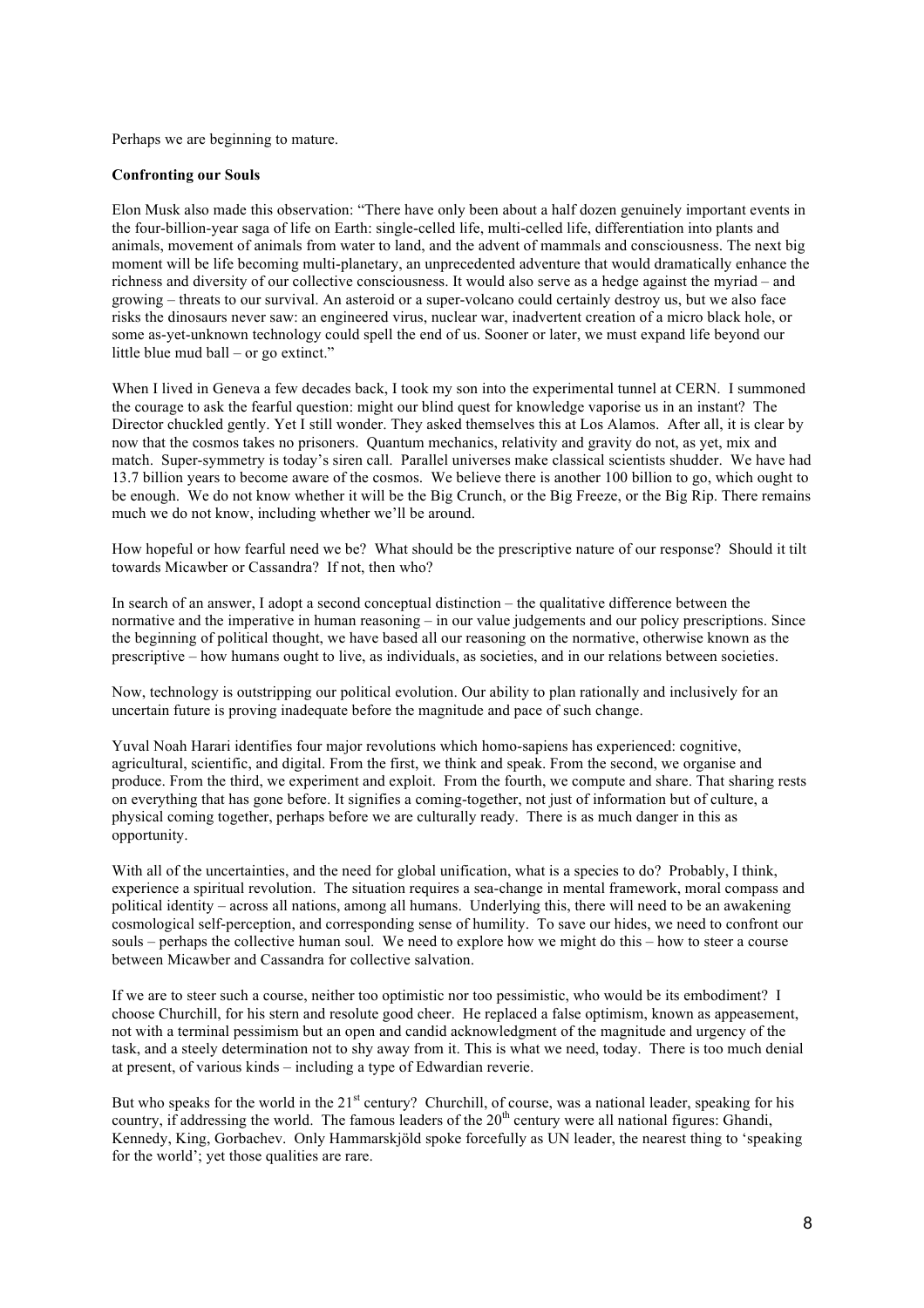Are there civilizational leaders? Pope Francis stands out with his Encyclical, 'Laudato Si'. But the Pope is subglobal in position and role. To some extent, we are in a state of spiritual disarray. There is a weariness of faith, countered by religious extremism. Can we have a 'faith through science'; a scientific-based faith?

Well, there is a crisis of confidence in science, as well. Adam Frank and Marcelo Gleiser warn that there is a crisis 'at the edge of physics'. George Ellis and Joseph Silk have called for 'defending the integrity of physics'. They warn against taking 'scientific speculation' beyond the limits of the scientific method, which not only denigrates science but confuses human thinking.

Despite this it is likely that, if we are to save our hides through confronting our souls, it will be the forwardlooking thinkers of the world, the Joachim Schellnhübers and Johan Rocktröms, relating science and ethics into a political coherence, who will be guiding us. It is an intriguing twist of historical fate that it is not the generals who are advising the Security Council in the  $21<sup>st</sup>$  century but the scientists.

We have, it seems, a way to go before we attain a true level of cosmic insight, a harmony among the sciences, and a rapport between science, philosophy and faith.

#### **Saving our Hides**

If we confront our souls, we shall stand a better chance of saving our hides. We need education, and we need new political thinking, and a new form of transcendent thought. And that needs to inform our understanding of the relationship between scientific insight and faith-based reflection and belief.

#### *A global education*

Some 3 billion people, 40% of humanity, have not heard of 'climate change', even though a sizeable proportion of them will have experienced it. The line between extreme weather from the Old Testament and the latest IPCC report is too fine a point for most. Climate change usually comes in around  $10<sup>th</sup>$  to  $20<sup>th</sup>$  on the global households' lists of concern.

Should leaders do more in education about the carrying capacity of the planet, the population growth rate, and the planetary boundaries? Of course they should. Will they get re-elected? Unlikely.

#### *A new political spectrum*

Our underlying ignorance is reflected in a persistently simplistic retention of the outmoded conceptual framework we use for judging, politics. It is 250 years since we began to use the 'left-right' spectrum for analysing political argumentation: the individual v the collective, freedom v equality, the market v regulation, small v big government. These concepts are correlated with the underlying philosophical affiliation – conservatism v liberalism.

The left-right spectrum has proven adequately useful for analysing national politics of the  $19<sup>th</sup>$  and  $20<sup>th</sup>$  centuries – the normative challenge of how we live, the quality of life. It is useless, even counter-productive, for analysing the global politics of the  $21<sup>st</sup>$  – the imperative of whether we live, the survival of life. The concept of well-being must henceforth be subordinate to the concept of survival – the politics of aspiration to the politics of precaution. But we continue to perceive the latter through the prism of the former. It is like the clock in a Dali painting – lacking in depth-of-field.

Until we superimpose a vertical axis of sustainability over the horizontal axis of freedom/equality, we shall continue to perceive the challenge of survival as if it were a well-being issue. We continue to see the modern reality through a distorting lens. Only when we judge ourselves – individuals, nations, humanity – by the sustainability axis, shall we bring reality into focus. Only then shall we recognise the urgency and magnitude of the challenge and begin to make sensible decisions.

#### *Harmony between religion, science and politics*

It is not only Christianity that needs to green, it is all religions. The degradation of the planet is not faith-based. The Aral Sea competes with the Dead Sea, the Gulf of Mexico and the smog of Beijing for first prize in environmental degradation. Each represents a different civilizational origin.